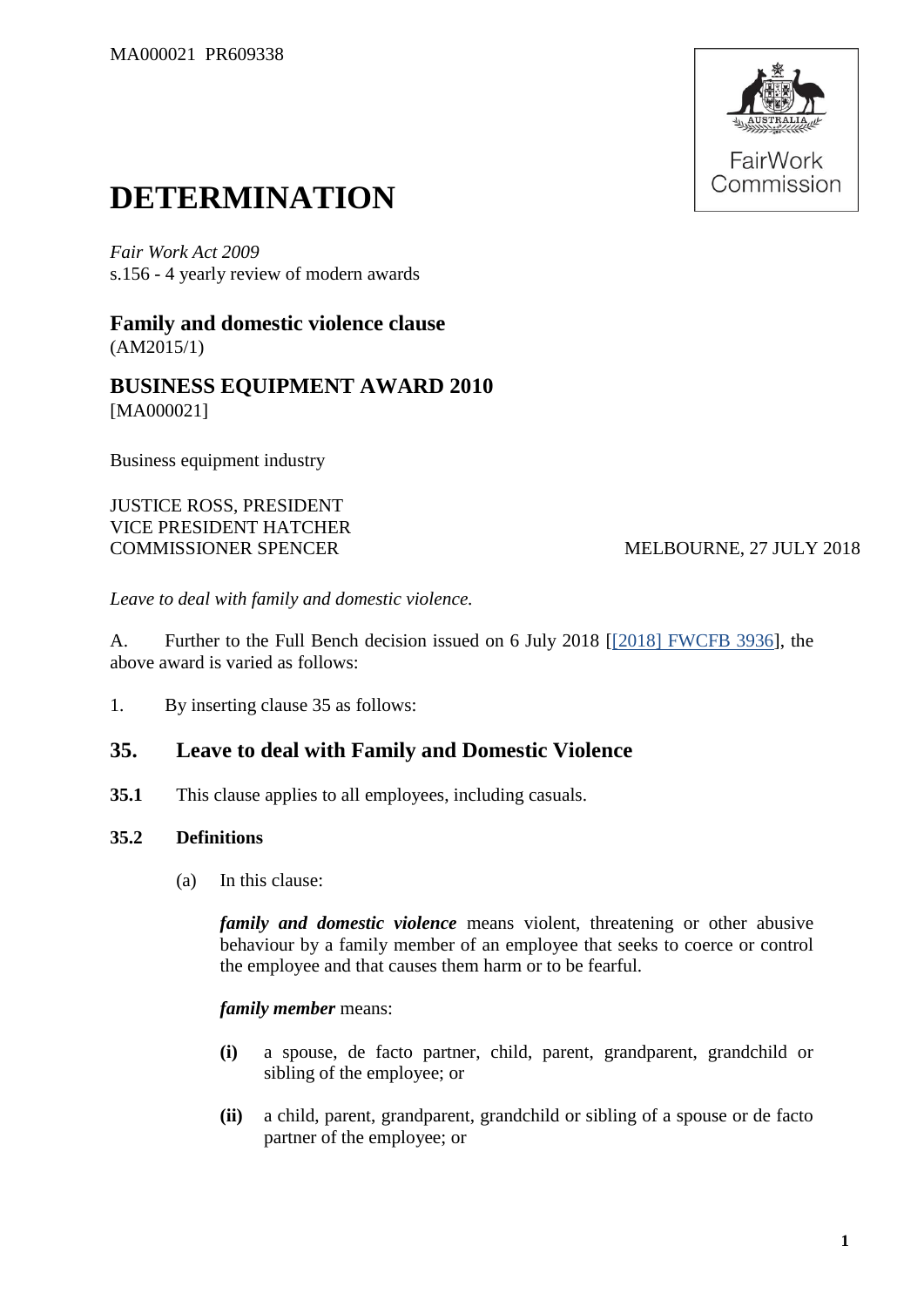- **(iii)** a person related to the employee according to Aboriginal or Torres Strait Islander kinship rules.
- **(b)** A reference to a spouse or de facto partner in the definition of *family member* in clause 35.2(a) includes a former spouse or de facto partner.

#### **35.3 Entitlement to unpaid leave**

An employee is entitled to 5 days' unpaid leave to deal with family and domestic violence, as follows:

- **(a)** the leave is available in full at the start of each 12 month period of the employee's employment; and
- **(b)** the leave does not accumulate from year to year; and
- **(c)** is available in full to part-time and casual employees.
- Note: 1. A period of leave to deal with family and domestic violence may be less than a day by agreement between the employee and the employer.

2. The employer and employee may agree that the employee may take more than 5 days' unpaid leave to deal with family and domestic violence.

## **35.4 Taking unpaid leave**

An employee may take unpaid leave to deal with family and domestic violence if the employee:

- **(a)** is experiencing family and domestic violence; and
- **(b)** needs to do something to deal with the impact of the family and domestic violence and it is impractical for the employee to do that thing outside their ordinary hours of work.

Note:The reasons for which an employee may take leave include making arrangements for their safety or the safety of a family member (including relocation), attending urgent court hearings, or accessing police services.

#### **35.5 Service and continuity**

The time an employee is on unpaid leave to deal with family and domestic violence does not count as service but does not break the employee's continuity of service.

## **35.6 Notice and evidence requirements**

#### **(a) Notice**

An employee must give their employer notice of the taking of leave by the employee under clause 35. The notice: